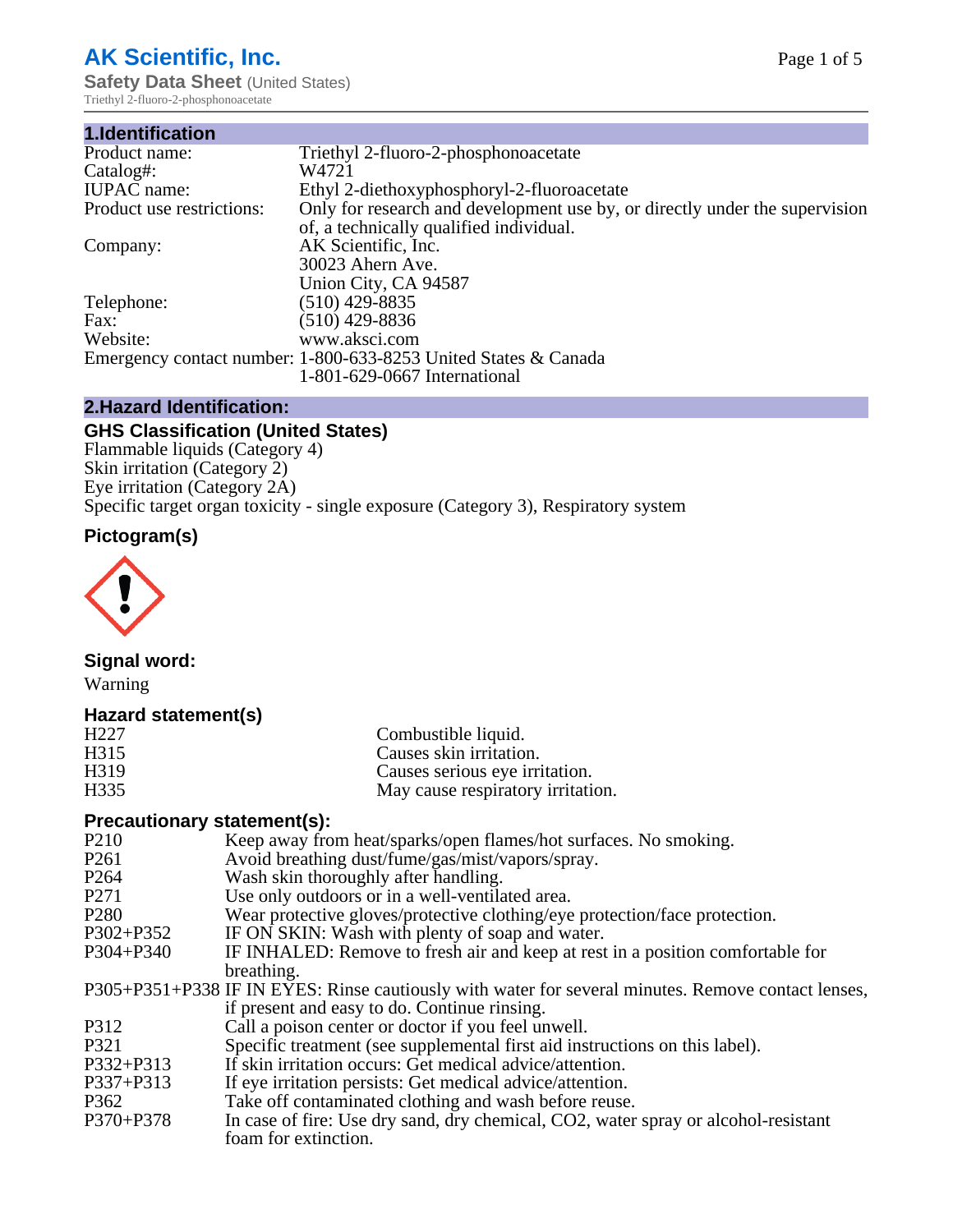| Dispose of contents/container to an approved waste disposal plant. |
|--------------------------------------------------------------------|
|                                                                    |

#### **Hazards not otherwise classified (HNOC) or not covered by GHS:** None

#### **3.Composition/Information on Ingredients**

| Synonyms: | Not available. |
|-----------|----------------|
| $CAS#$ :  | 2356-16-3      |
| Purity:   | 98% (GC)       |
| EC:       | Not available. |
|           |                |

### **4. First Aid Measures**

**General Information:** Immediately remove any clothing contaminated by the product. Move out of dangerous area. Consult a physician and show this safety data sheet.

**Inhalation:** Move person to fresh air. If not breathing, give artificial respiration. If breathing is difficult, give oxygen. Obtain medical aid.

**Skin contact:** Immediately flush skin with running water for at least 15 minutes while removing contaminated clothing and shoes. Wash clothing before reuse. Obtain medical aid immediately.

**Eye contact:** Immediately flush open eyes with running water for at least 15 minutes. Obtain medical aid immediately.

**Ingestion:** Do NOT induce vomiting without medical advice. Rinse mouth with water. Never administer anything by mouth to an unconscious person. Obtain medical aid immediately.

**Most important symptoms and effects, both acute and delayed:** No further information available. Please see sections 2 and 11.

**Indication of any immediate medical attention and special treatment needed:** No further information available.

#### **5. Fire Fighting Measures**

**Suitable extinguishing media:** Use water spray, dry chemical, carbon dioxide, or chemical foam. **Specific hazards arising from the chemical:** Carbon oxides, Hydrogen fluoride, Phosphorus oxides.

**Advice for firefighters:** As in any fire, wear a NIOSH-approved or equivalent, pressure-demand, self-contained breathing apparatus and full protective gear. During a fire, irritating and highly toxic gases may be generated by thermal decomposition or combustion.

## **6. Accidental Release Measures**

**Personal precautions, protective equipment and emergency procedures:** Wear protective equipment and keep unprotected personnel away. Ensure adequate ventilation. Remove all sources of ignition. Prevent further leak or spill if safe to do so. For personal protective equipment, please refer to section 8.

**Environmental precautions:** Do not let product enter drains, other waterways, or soil.

**Methods and materials for containment and cleaning up:** Prevent further leak or spill if safe to do so. Vacuum, sweep up, or absorb with inert material and place into a suitable disposal container. Consult local regulations for disposal. See section 13 for further disposal information.

## **7. Handling and Storage**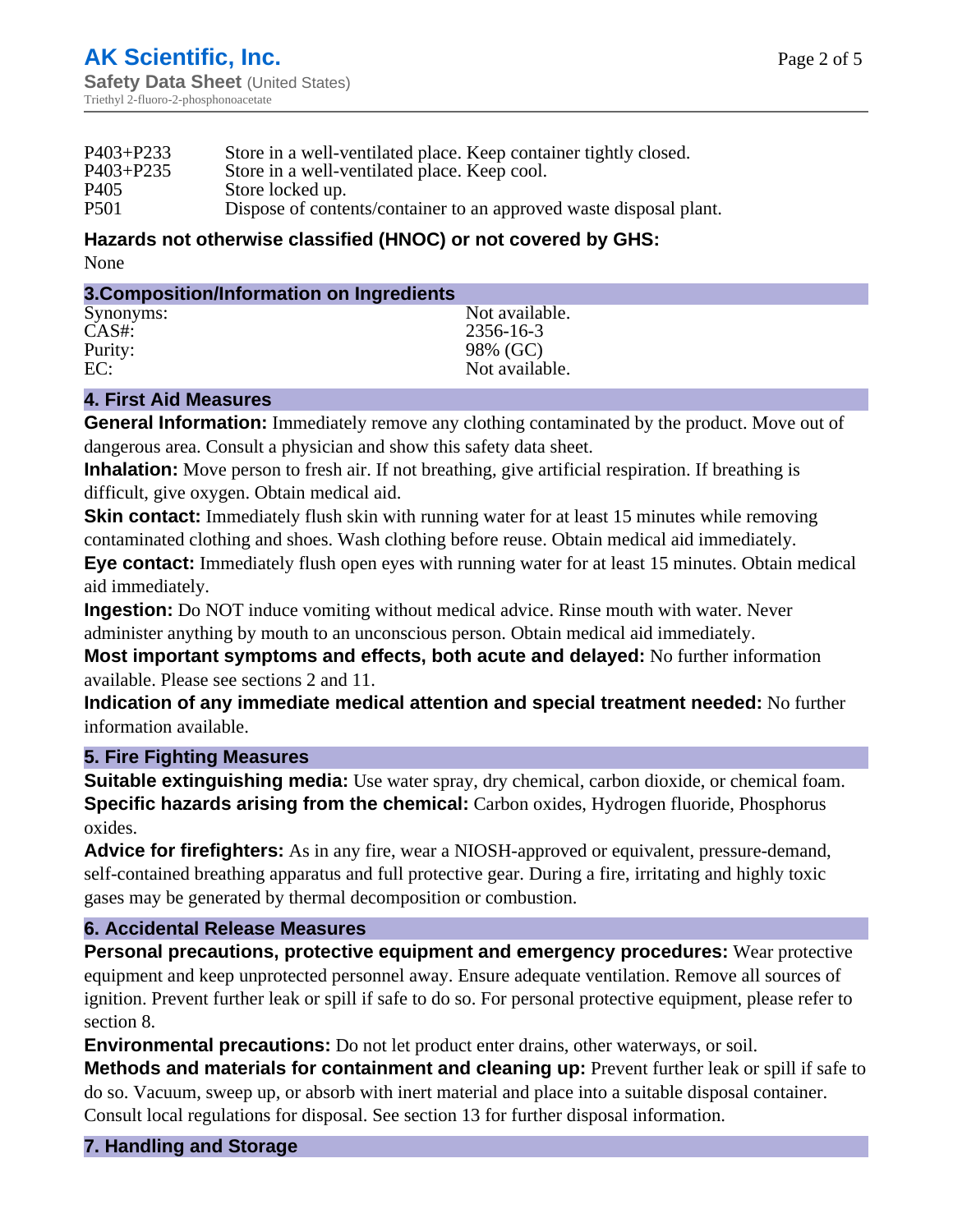**Precautions for safe handling:** Avoid contact with skin, eyes, and personal clothing. Wash hands thoroughly after handling. Avoid breathing fumes. Use only with adequate ventilation. Wear suitable protective clothing, gloves, and eye/face protection. Keep away from sources of ignition. Minimize dust generation and accumulation. Keep container tightly closed. Open and handle container with care. Do not eat, drink, or smoke while handling.

**Conditions for safe storage, including any incompatibilities:** Store in a tightly-closed container when not in use. Store in a cool, dry, well-ventilated area away from incompatible substances. Keep away from sources of ignition.

#### **8. Exposure Controls/Personal Protection**

#### **Exposure limits:**

| OSHA PEL:  | Not available. |
|------------|----------------|
| NIOSH REL: | Not available. |
| ACGIH TLV: | Not available. |

**Appropriate engineering controls:** Avoid contact with skin, eyes, and clothing. Wash hands before breaks and immediately after handling the product. Facilities storing or utilizing this material should be equipped with an eyewash fountain. Use adequate general and local exhaust ventilation to keep airborne concentrations low.

### **Personal protection**

| Eyes:        | Based on an evaluation of the eye or face hazards present, wear chemical splash-resistant<br>safety glasses or goggles with side protection. A face shield may be appropriate in some<br>workplaces. Use eyewear tested and approved under appropriate government standards<br>such as OSHA 29 CFR 1910.133 or EU EN166.                                                                                                |
|--------------|-------------------------------------------------------------------------------------------------------------------------------------------------------------------------------------------------------------------------------------------------------------------------------------------------------------------------------------------------------------------------------------------------------------------------|
| Hands:       | Wear gloves selected based on an evaluation of the possible hazards to hands and skin,<br>the duration of use, the physical conditions of the workplace, and the chemical resistance<br>and physical properties of the glove material.                                                                                                                                                                                  |
|              | Skin and body: Protective clothing must be selected based on the hazards present in the workplace, the<br>physical environment, the duration of exposure, and other factors. No fabric can provide<br>protection against all potential hazards; therefore it is important to select the appropriate<br>protective clothing for each specific hazard. At the minimum, wear a laboratory coat and<br>close-toed footwear. |
| Respiratory: | Respirators are not a substitute for accepted engineering control measures such as<br>enclosure or confinement of the operation, general and local ventilation, and substitution<br>of less toxic materials. When respiratory personal protective equipment is appropriate<br>based on an assessment of respiratory hazards in the workplace, use a NIOSH- or<br>CEN-certified respirator.                              |

| 9. Physical and Chemical Properties |                               |
|-------------------------------------|-------------------------------|
| <b>Physical State:</b>              | Colorless clear liquid        |
| Molecular Formula:                  | C8H16FO5P                     |
| Molecular Weight:                   | 242.18                        |
| Odor:                               | Not available.                |
| pH:                                 | Not available.                |
| <b>Boiling Point Range:</b>         | $75^{\circ}$ C@0.01mmHg(lit.) |
| Freezing/Melting Point:             | Not available.                |
| Flash Point:                        | $73^{\circ}$ C                |
| <b>Evaporation Rate:</b>            | Not available.                |
| Flammability(solid,gas):            | Please see section 2.         |
| Explosive limits:                   | Not available.                |
| Vapor Pressure:                     | Not available.                |
| Vapor Density:                      | Not available.                |
| Solubility:                         | Not available.                |
|                                     |                               |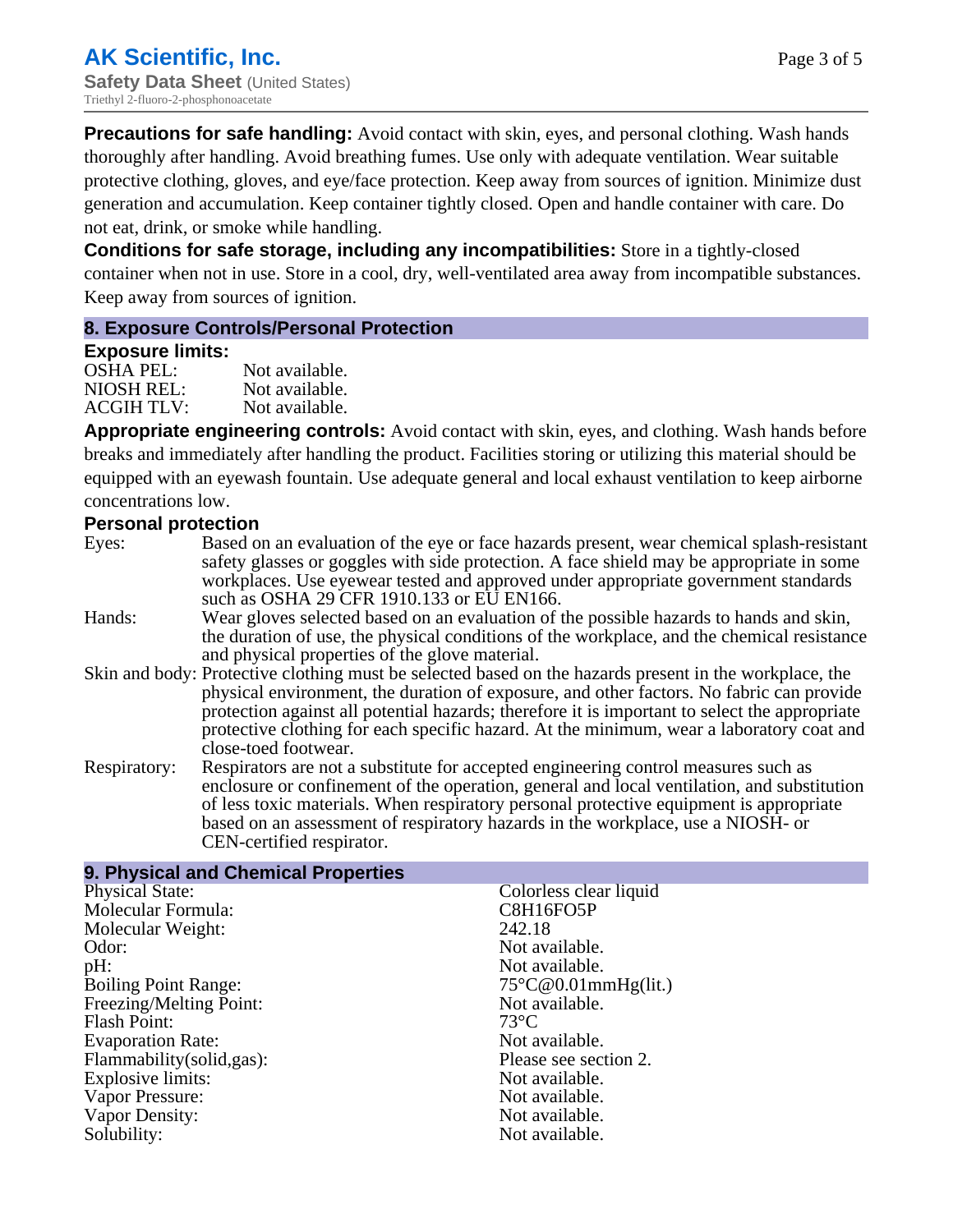| <b>Relative Density:</b><br>Refractive Index:<br>Volatility:<br><b>Auto-ignition Temperature:</b><br><b>Decomposition Temperature:</b> | 1.194<br>1.425<br>Not available.<br>Not available.<br>Not available. |  |
|----------------------------------------------------------------------------------------------------------------------------------------|----------------------------------------------------------------------|--|
| <b>Partition Coefficient:</b>                                                                                                          | Not available.                                                       |  |
| <b>10. Stability and Reactivity</b>                                                                                                    | - -                                                                  |  |

| Reactivity:                         | Not available.                                       |
|-------------------------------------|------------------------------------------------------|
| Chemical stability:                 | Stable under recommended temperatures and pressures. |
| Possibility of hazardous reactions: | Not available.                                       |
| Conditions to avoid:                | Dust generation.                                     |
| Incompatible materials:             | Strong oxidizing agents.                             |
| Hazardous decomposition products:   | Carbon oxides, Hydrogen fluoride, Phosphorus oxides. |
|                                     |                                                      |

#### **11. Toxicological Information**

RTECS# Not available. Acute toxicity:<br>
Routes of exposure:<br>
The United States of exposure:<br>  $\frac{1}{2}$  Acutes of exposure: Symptoms related to the physical,chemical and toxicological characteristics:

Inhalation,eye contact, skin contact, ingestion. Skin contact may result in inflammation characterized by itching, scaling, reddening, blistering, pain or dryness. Eye contact may result in redness, pain or severe eye damage. Inhalation may cause irritation of the lungs and respiratory system. Overexposure may result in serious illness or death.

#### **Carcinogenicity**

| IARC: | Not classified.                                                                                                                                                                                         |
|-------|---------------------------------------------------------------------------------------------------------------------------------------------------------------------------------------------------------|
| NTP:  | Not listed.                                                                                                                                                                                             |
| OSHA: | Not listed.                                                                                                                                                                                             |
|       | Acute toxic effects: Inflammation of the eye is characterized by redness, watering, and itching. Skin<br>inflammation is characterized by itching, scaling, reddening, or, occasionally,<br>blistering. |

#### **12. Ecological Information**

Ecotoxicity: Not available. Persistence and degradability:<br>
Bioaccumulative potential:<br>
Not available.<br>
Not available. Bioaccumulative potential:<br>
Motify in soil:<br>
Motify in soil:<br>
Not available. Mobility in soil: Other adverse effects: Not available.

#### **13. Disposal Considerations**

Disposal of waste: Chemical waste generators must determine whether a discarded chemical is classified as hazardous waste. US EPA guidelines for the classification determination are listed in 40 CFR 261.3. Additionally, waste generators must consult state and local hazardous waste regulations to ensure complete and accurate classification. Observe all federal, state and local regulations when disposing of the substance.

Disposal of packaging: Do not reuse containers. Dispose of as unused product.

#### **14. Transportation Information**

#### **DOT (United States)**

UN number:<br>Proper shipping name:  $\begin{array}{ccc} & & \text{Not azmat} \\ \text{Proper a}\n\end{array}$ Proper shipping name:<br>
Transport hazard class:<br>
Not available.<br>
Not available. Transport hazard class: